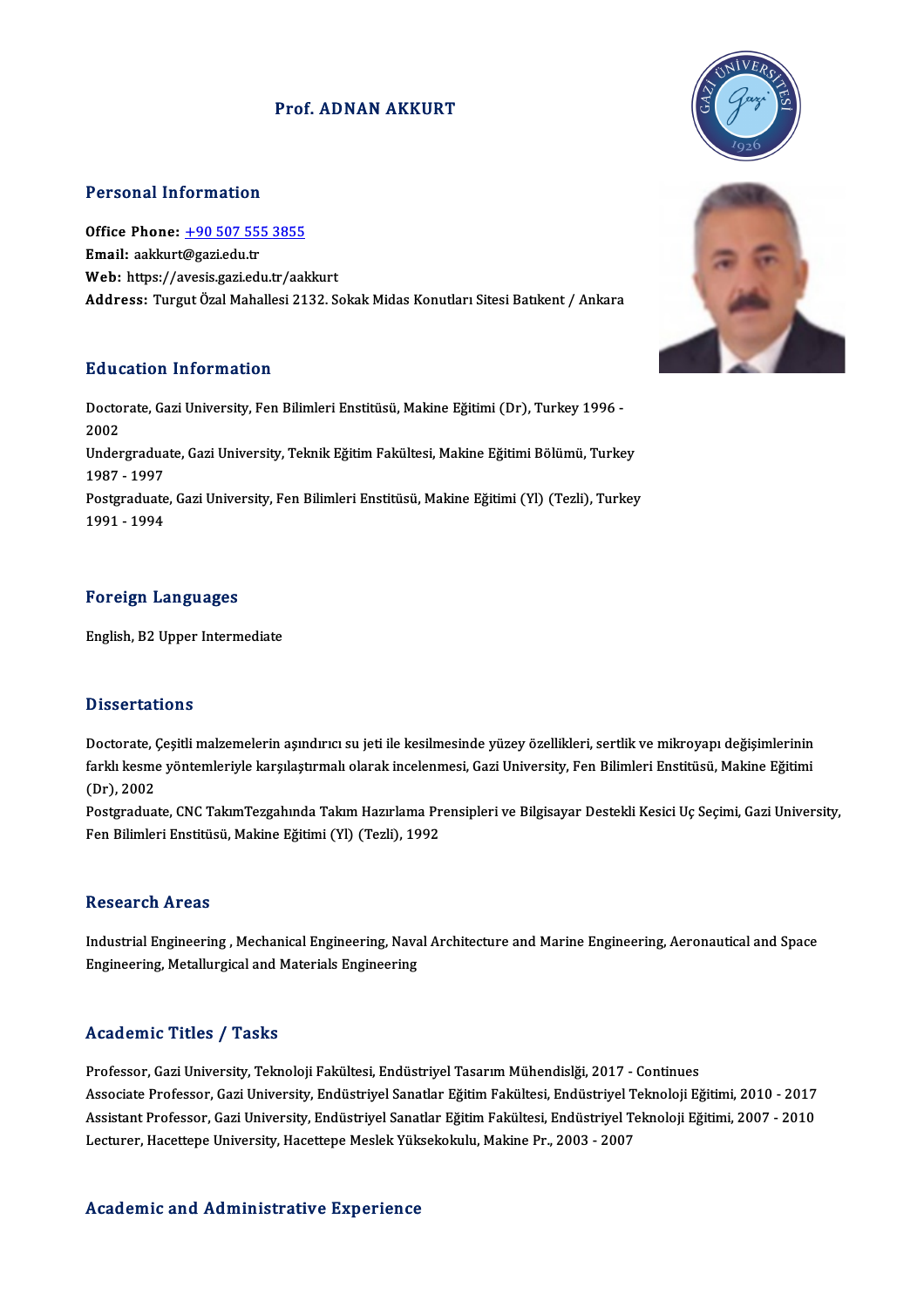Gazi University, Endüstriyel Sanatlar Eğitim Fakültesi, 2014 - 2015 Gazi University, Endüstriyel Sanatlar Eğitim Fakültesi, 2014 - 2015<br>Gazi University, Endüstriyel Sanatlar Eğitim Fakültesi, Endüstriyel Teknoloji Eğitimi Bölümü, 2013 - 2014<br>Cari University, Endüstriyel Sanatlar Eğitim Fak Gazi University, Endüstriyel Sanatlar Eğitim Fakültesi, 2014 - 2015<br>Gazi University, Endüstriyel Sanatlar Eğitim Fakültesi, Endüstriyel Teknoloji Eğitimi Bölümü, 2013 - 2014<br>Gazi University, Endüstriyel Sanatlar Eğitim Fak Gazi University, Endüstriyel Sanatlar Eğitim Fakültesi, Endüstriyel Teknoloji Eğitimi Bölümü, 2013 - 2014<br>Gazi University, Endüstriyel Sanatlar Eğitim Fakültesi, Endüstriyel Teknoloji Eğitimi Bölümü, 2012 - 2014<br>Gazi Unive Gazi University, Endüstriyel Sanatlar Eğitim Fakültesi, Endüstriyel Teknoloji Eğitimi Bölümü, 2012 - 2014<br>Gazi University, Endüstriyel Sanatlar Eğitim Fakültesi, Endüstriyel Teknoloji Eğitimi Bölümü, 2010 - 2014<br>Gazi Unive

Gazi University, Endüstriyel Sanatlar Eğitim Fakültesi, Endüstriyel Teknoloji Eğitimi Bölümü, 2010 - 2014<br>Gazi University, Endüstriyel Sanatlar Eğitim Fakültesi, Endüstriyel Teknoloji Eğitimi Bölümü, 2008 - 2014<br>Gazi Unive Gazi University, Endüstriyel Sanatlar Eğitim Fakültesi, Endüstriyel Teknoloji Eğitimi Bölümü, 2008 - 2014<br>Gazi University, Endüstriyel Sanatlar Eğitim Fakültesi, Endüstriyel Teknoloji Eğitimi Bölümü, 2007 - 2014<br>Gazi Unive Gazi University, Endüstriyel Sanatlar Eğitim Fakültesi, Endüstriyel Teknoloji Eğitimi Bölümü, 2007 - 2014<br>Gazi University, Endüstriyel Sanatlar Eğitim Fakültesi, Endüstriyel Teknoloji Eğitimi Bölümü, 2012 - 2013<br>Gazi Unive Gazi University, Endüstriyel Sanatlar Eğitim Fakültesi, Endüstriyel Teknoloji Eğitimi Bölümü, 2010 - 2013<br>Courses

Hacim Kalıbı ve Tasarımı, Undergraduate, 2020 - 2021 GİRİŞİMCİLİK,Undergraduate,2020 -2021 Hacim Kalıbı ve Tasarımı, Undergraduate, 2020 - 2021<br>GİRİŞİMCİLİK, Undergraduate, 2020 - 2021<br>BİLGİSAYAR DESTEKLİ ÜRETİM (CAM), Undergraduate, 2020 - 2021<br>İMALAT TEKNOLOULERL - LUndergraduata, 2020 - 2021 GİRİŞİMCİLİK, Undergraduate, 2020 - 2021<br>BİLGİSAYAR DESTEKLİ ÜRETİM (CAM), Undergraduate, 20<br>İMALAT TEKNOLOJILERI - I , Undergraduate, 2020 - 2021<br>MEZUNİVET TEZİ Undergraduate, 2020 - 2021 İMALAT TEKNOLOJILERI - I , Undergraduate, 2020 - 2021<br>MEZUNİYET TEZİ, Undergraduate, 2020 - 2021 İMALAT TEKNOLOJILERI - I , Undergraduate, 2020 - 2021<br>MEZUNİYET TEZİ, Undergraduate, 2020 - 2021<br>TASARIMDAN ÜRETİME ALIŞILMAMIŞ İŞLEME PROSESLERİ, Doctorate, 2020 - 2021<br>PU ÇİSAYAR DESTEKLİ İMALAT (CAM), Undergraduata 2020 MEZUNİYET TEZİ, Undergraduate, 2020 - 2021<br>TASARIMDAN ÜRETİME ALIŞILMAMIŞ İŞLEME PROSESLERİ, Doctorat<br>BİLGİSAYAR DESTEKLİ İMALAT (CAM), Undergraduate, 2020 - 2021<br>SAC METAL KALIR TASARIMI, Undergraduate, 2020, 2021 TASARIMDAN ÜRETİME ALIŞILMAMIŞ İŞLEME PROSESLERİ<br>BİLGİSAYAR DESTEKLİ İMALAT (CAM), Undergraduate, 202<br>SAC-METAL KALIP TASARIMI, Undergraduate, 2020 - 2021<br>İMALAT TEKNOLOULERL, U. Undergraduate, 2020 - 2021 BİLGİSAYAR DESTEKLİ İMALAT (CAM), Undergraduate, 2020 - 2021<br>SAC-METAL KALIP TASARIMI, Undergraduate, 2020 - 2021<br>İMALAT TEKNOLOJILERI - II , Undergraduate, 2020 - 2021<br>SAC-METAL KALIP TASARIMI, Postgraduate, 2017 - 2018 SAC-METAL KALIP TASARIMI, Undergraduate, 2020 - 2021<br>IMALAT TEKNOLOJILERI - II , Undergraduate, 2020 - 2021<br>SAC-METAL KALIP TASARIMI, Postgraduate, 2017 - 2018<br>IMALAT TEKNOLOJILERI-I, Undergraduate, 2017 - 2018 İMALAT TEKNOLOJILERI - II, Undergraduate, 2020 - 2021 SAC-METAL KALIP TASARIMI, Postgraduate, 2017 - 2018<br>İMALAT TEKNOLOJİLERİ-I, Undergraduate, 2017 - 2018<br>END. TASARIMDA HİDROLİK VE PNÖMATİK KONTROL TEKNİKLERİ, Doctorate, 2017 - 2018<br>TASARIMDAN ÜRETİME ALISU MAMIS İSLEME PR İMALAT TEKNOLOJİLERİ-I, Undergraduate, 2017 - 2018<br>END. TASARIMDA HİDROLİK VE PNÖMATİK KONTROL TEKNİKLERİ, Doctorate, 2017 - 2<br>TASARIMDAN ÜRETİME ALIŞILMAMIŞ İŞLEME PROSESLERİ, Postgraduate, 2017 - 2018<br>ENDÜSTRİVEL TASARIM END. TASARIMDA HİDROLİK VE PNÖMATİK KONTROL TEKNİKLERİ, Doctorate, 2017 - 2018<br>TASARIMDAN ÜRETİME ALIŞILMAMIŞ İŞLEME PROSESLERİ, Postgraduate, 2017 - 2018<br>ENDÜSTRİYEL TASARIMDA HİDROLİK-PNÖMATİK KONTROL SİSTEMLERİ, Doctora TASARIMDAN ÜRETİME ALIŞILMAMIŞ İŞLEME PROSESLERİ, Postgraduate, 2017 - 2018<br>ENDÜSTRİYEL TASARIMDA HİDROLİK-PNÖMATİK KONTROL SİSTEMLERİ, Doctorate, 20<br>İŞ SAĞLIĞI VE GÜVENLİĞİ-I, Undergraduate, 2017 - 2018 ENDÜSTRİYEL TASARIMDA HİDROLİK-PNÖMATİK KONTROL SİSTEMLERİ, Doctorate, 2017 - 201<br>İŞ SAĞLIĞI VE GÜVENLİĞİ-I, Undergraduate, 2017 - 2018<br>END. TASARIMDA HİDROLİK VE PNÖMATİK KONTROL TEKNİKLERİ, Postgraduate, 2017 - 2018<br>TASA END. TASARIMDA HİDROLİK VE PNÖMATİK KONTROL TEKNİKLERİ, Postgraduate, 2017 - 2018<br>TASARIMDAN ÜRETİME ALIŞILMAMIŞ İMAL USULLERİ, Postgraduate, 2016 - 2017 PLASTİK TEKNOLOJİSİ, Undergraduate, 2016 - 2017 ENDÜSTRİYEL TASARIMDAHİDROLİK-PNÖMATİKKONTROL SİSTEMLERİ,Postgraduate,2016 -2017

### Advising Theses

AKKURT A., Evaluation Of The Effect Of Deep Cryogenic Treatment Ramp Function On The Performance Of Coated TER VISING I NOOCE<br>AKKURT A., Evaluation Of The Effect Of Deep Cryogenic<br>Cutting Tools, Postgraduate, S.ŞEHİRLİ(Student), 2020<br>AKKURT A. Structural Optimization Based Industrial De

AKKURT A., Structural Optimization Based Industrial Design Of Long And Flexible Composite Covers, Postgraduate,<br>M.CAN(Student), 2020 Cutting Tools, Postgrad<br>AKKURT A., Structural (<br>M.CAN(Student), 2020<br>AKKUPT A., Effect Of Bo AKKURT A., Structural Optimization Based Industrial Design Of Long And Flexible Composite Covers, Postgraduate,<br>M.CAN(Student), 2020<br>AKKURT A., Effect Of Roller Burnishing Share On Surface Quality In Holes Completed By Rol

M.CAN(Student), 2020<br>AKKURT A., Effect Of Rolle<br>B.BURAK(Student), 2019<br>AKKURT A. Evnorwantel AKKURT A., Effect Of Roller Burnishing Share On Surface Quality In Holes Completed By Roller Burnishing, Postgradua<br>B.BURAK(Student), 2019<br>AKKURT A., Experimental And Numerical Investigation Of The Machinability Of Gray Ca

B.BURAK(Student), 2019<br>AKKURT A., Experimental And Numerical Investigation Of The Machinability Of Gray Cast Iron Materials, Postgradi<br>B.Özcan(Student), 2018<br>AKKURT A., Gri dökme demir malzemelerin islenebilirliğinin deney AKKURT A., Experimental And Numerical Investigation Of The Machinability Of Gray Cast Iron Materials, Postgraduate,<br>B.Özcan(Student), 2018<br>AKKURT A., Gri dökme demir malzemelerin işlenebilirliğinin deneysel ve sayısal olar B.ÖZCAN(Student),2018

AKKURT A., Gri dökme demir malzemelerin işlenebilirliğinin deneysel ve sayısal olarak incelenmesi, Postgraduate,<br>B.ÖZCAN(Student), 2018<br>AKKURT A., Development Of Baınıtıc Martensıtıc Dublex Mıcrostructure In Aısı 52100 Bea

B.ÖZCAN(Student), 2018<br>AKKURT A., Development Of Bamitic Martensitic Dublex Microsti<br>Its Effect On Machinability, Doctorate, M.Kaplan(Student), 2017<br>AKKURT A. Softunne essisted alternative transportation solution AKKURT A., Development Of Baınıtıc Martensitic Dublex Microstructure In Aisi 52100 Bearing Steel And Examination Of<br>Its Effect On Machinability, Doctorate, M.Kaplan(Student), 2017<br>AKKURT A., Software assisted alternative t

Its Effect On Machmability, Doctorate, M.Kaplan(Student), 2017<br>AKKURT A., Software assisted alternative transportation solutions in the heavy traffic experiencing areas, Postgraduate,<br>P.ASLAN(Student), 2014 AKKURT A., Software assisted alternative transportation solutions in the heavy traffic experiencing areas, Postgra<br>P.ASLAN(Student), 2014<br>AKKURT A., The synthesis of nano cobalt boride with high energy ball milling and the

P.ASLAN(Student), 2014<br>AKKURT A., The synthesis of nano cobalt boride with high energy ball milling and the dev<br>properties of low carbon steel surfaces with coating, Doctorate, M.BARIŞ(Student), 2014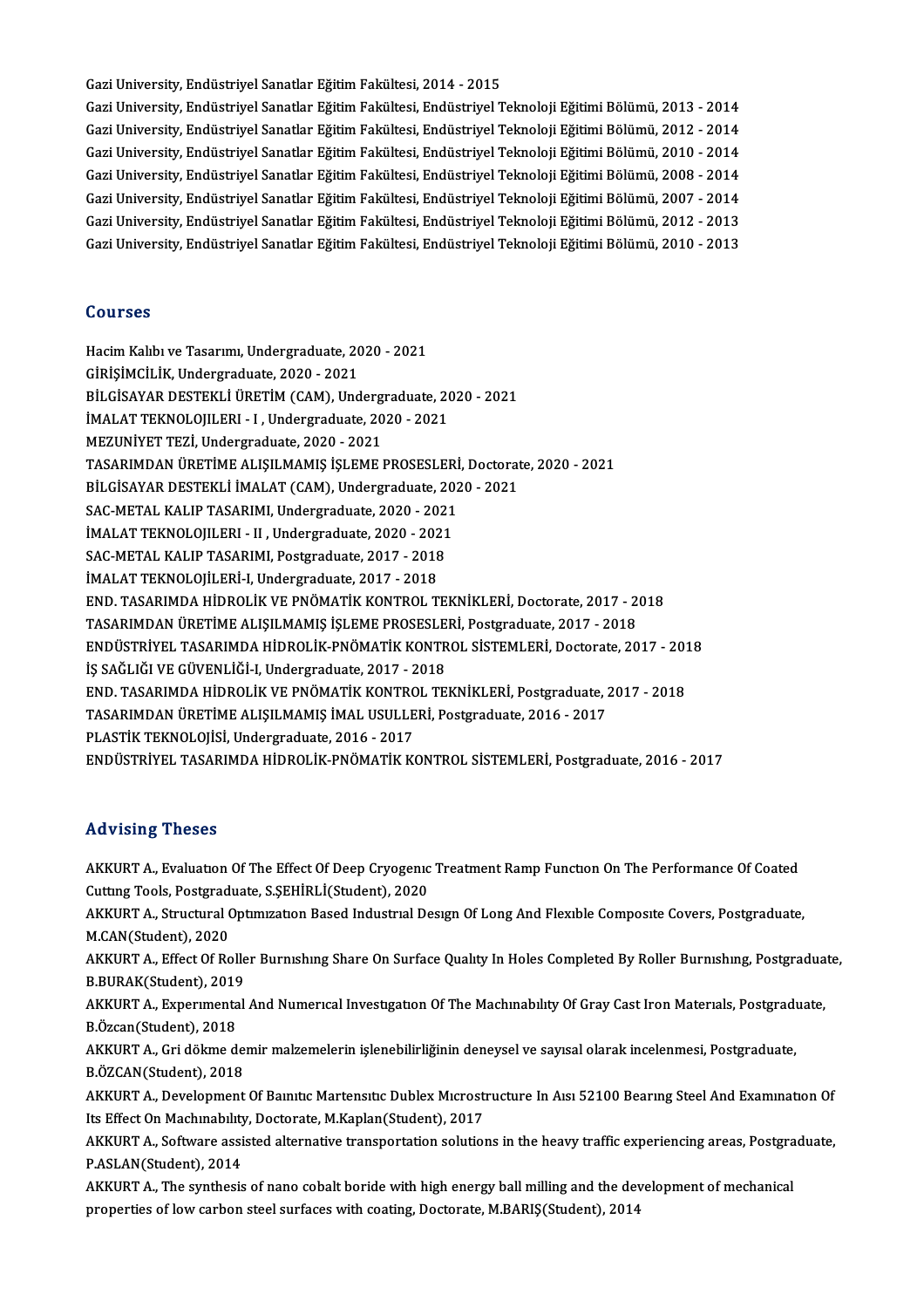AKKURT A., Investigation of the zirconium diboride nanocrystal coated different materials mechanic and mechinability<br>Prepertiss Desterate TSİMSEK(Student), 2014 AKKURT A., Investigation of the zirconium dibori<br>properties, Doctorate, T.ŞİMŞEK(Student), 2014<br>AKKURT A., Modernization of production lines at AKKURT A., Investigation of the zirconium diboride nanocrystal coated different materials mechanic and mechin<br>properties, Doctorate, T.ŞİMŞEK(Student), 2014<br>AKKURT A., Modernization of production lines at food technology,

properties, Doctorate, T.ŞİMŞEK(Student), 2014<br>AKKURT A., Modernization of production lines at food technology, Postgraduate, Ö.HİZAROĞLU(Student), 2013<br>ŞEKER U., AKKURT A., Investigation in to machinability of tool steels AKKURT A., Modernizatic<br>ŞEKER U., AKKURT A., Inv<br>İ.ÖZKUL(Student), 2012<br>AKKURT A. Jomma of the ŞEKER U., AKKURT A., Investigation in to machinability of tool steels as conventional and modern modes, Postgradı<br>İ.ÖZKUL(Student), 2012<br>AKKURT A., Joınıng of the alumınıum alloy sheets wth frıctıon stır spot welding and i

İ.ÖZKUL(Student), 2012<br>AKKURT A., Joınıng of the alumınıum alloy sheets wtih friction stir spot welding and investigation of their strength<br>properties, Postgraduate, M.SUDAĞ(Student), 2011 AKKURT A., Jommg of the alummum alloy sheets wth friction stir spot welding and investigation of their strength<br>properties, Postgraduate, M.SUDAĞ(Student), 2011<br>AKKURT A., STEEL MATERIALS IN DIFFERENT PROPERTIES OBTAINED C

properties, Postgraduate, M.SUDAĞ(Student), 2011<br>AKKURT A., STEEL MATERIALS IN DIFFERENT PROPERTIES OI<br>CUTTING WITH LASER, Postgraduate, M.Emin(Student), 2010

# CUTTING WITH LASER, Postgraduate, M.Emin(Student), 2010<br>Articles Published in Journals That Entered SCI, SSCI and AHCI Indexes

rticles Published in Journals That Entered SCI, SSCI and AHCI Indexes<br>I. Effects of laser and electron beam welding on the mechanical properties of bake hardening sheets<br>Orkyl I. Stylin is Arrupt A SEE T ABHBHEA III JOATHA.<br>Effects of laser and electrol<br>Ozkul I., ŞEHİRLİ S., AKKURT A. Ozkul I., ŞEHİRLİ S., AKKURT A.<br>MATERIALS TESTING, vol.64, no.1, pp.88-97, 2022 (Journal Indexed in SCI) Ozkul I., ŞEHİRLİ S., AKKURT A.<br>MATERIALS TESTING, vol.64, no.1, pp.88-97, 2022 (Journal Indexed in SCI)<br>II. Characterization of mechanochemically synthesized ZrB2 nanocrystals with Zr/ZrO2, B2O3, and Mg<br>reacterization MATERIAL<br>Character<br>reactants<br>siMSEK T Characterization of mechanochemically synthesized ZrB<br>reactants<br>ŞİMŞEK T., Baris M., Chattopadhyay A. K. , ÖZCAN Ş., AKKURT A.<br>INOPCANIC AND NANO METAL GUEMISTRY 2021 (Jaurral Ind reactants<br>ŞİMŞEK T., Baris M., Chattopadhyay A. K. , ÖZCAN Ş., AKKURT A.<br>INORGANIC AND NANO-METAL CHEMISTRY, 2021 (Journal Indexed in SCI)<br>Automatis halya produstion band and prototyne development ŞİMŞEK T., Baris M., Chattopadhyay A. K. , ÖZCAN Ş., AKKURT A.<br>INORGANIC AND NANO-METAL CHEMISTRY, 2021 (Journal Indexed in<br>III. Automatic halva production band and prototype development<br>Akkurt A., Celep G. S. , Kurt A INORGANIC AND NANO-METAL CHEMISTRY, 2021 (Journal Incorporation hand and prototype develoment and prototype develoment and the serve of the serve of the serve of the serve of the serve of the serve of the serve of the serv Automatic halva production band and prototype development<br>Akkurt A., Celep G. S. , Kurt A., Başak H., Şahin İ., Yavuzcan H. G.<br>JOURNAL OF FOOD PROCESS ENGINEERING, vol.41, no.6, 2018 (Journal Indexed in SCI)<br>Surface Treatm IV. Surface Treatment of S355JR Carbon Steel Surfaces with ZrB2 Nanocrystals by CO2 Laser JOURNAL OF FOOD PROCESS ENGINEERING, vol.41, no.6, 2018<br>Surface Treatment of S355JR Carbon Steel Surfaces with<br>SIMSEK T., Baris M., Chattopadhyay A.K. , ÖZCAN S., AKKURT A.<br>TRANSACTIONS OF THE INDIAN INSTITUTE OF METALS .v TRANSACTIONS OF THE INDIAN INSTITUTE OF METALS, vol.71, no.8, pp.1885-1896, 2018 (Journal Indexed in SCI) SIMSEK T., Baris M., Chattopadhyay A. K. , ÖZCAN S., AKKURT A.<br>TRANSACTIONS OF THE INDIAN INSTITUTE OF METALS, vol.71, no.8, pp.1885-1896<br>V. Laser surface treatment of S235JRC carbon steel with Co2B nanocrystals<br>Simeek T. TRANSACTIONS OF THE INDIA<br>Laser surface treatment of<br>Simsek T., Baris M., AKKURT A.<br>INTERNATIONAL JOURNAL OF Simsek T., Baris M., AKKURT A.<br>INTERNATIONAL JOURNAL OF MATERIALS RESEARCH, vol.108, no.6, pp.486-494, 2017 (Journal Indexed in SCI) Simsek T., Baris M., AKKURT A.<br>INTERNATIONAL JOURNAL OF MATERIALS RESEARCH, vol.108, no.6, pp.486-494, 2017<br>VI. Mechanochemical synthesis and characterization of pure Co2B nanocrystals<br>Paris M. Simsek T. AKKURT A. INTERNATIONAL JOURNAL OF<br>Mechanochemical synthesis<br>Baris M., Simsek T., AKKURT A.<br>PULLETIN OF MATERIALS SCU Baris M., Simsek T., AKKURT A.<br>BULLETIN OF MATERIALS SCIENCE, vol.39, no.4, pp.1119-1126, 2016 (Journal Indexed in SCI)

## Baris M., Simsek T., AKKURT A.<br>BULLETIN OF MATERIALS SCIENCE, vol.39, no.4, pp.1119-1126, 2016 (Journal Indexed in SCI)<br>VII. ANALYZING THE HEAT-TREATMENT EFFECT ON THE MECHANICAL PROPERTIES OF FREE-CUTTING<br>STEELS BULLETI<br>ANALYZ<br>STEELS<br><sup>VÜLEVCI</sup>

STEELS<br>KÜLEKCİ M. K. , EŞME U., KAHRAMAN F., Ozgun R., AKKURT A.

STEELS<br>KÜLEKCİ M. K. , EŞME U., KAHRAMAN F., Ozgun R., AKKURT A.<br>MATERIALI IN TEHNOLOGIJE, vol.50, no.3, pp.337-341, 2016 (Journal Indexed in SCI)<br>Improving the surface tenegraphy of mild steel with the burnishing prosess

## KÜLEKCİ M. K., EŞME U., KAHRAMAN F., Ozgun R., AKKURT A.<br>MATERIALI IN TEHNOLOGIJE, vol.50, no.3, pp.337-341, 2016 (Journal Indexed in SCI)<br>VIII. Improving the surface topography of mild steel with the burnishing process<br>AK MATERIALI IN TEHN<br><mark>Improving the sur</mark><br>AKKURT A., OVALI İ.<br>INTERNATIONAL JOI Improving the surface topography of mild steel with the burnishing process<br>AKKURT A., OVALI İ.<br>INTERNATIONAL JOURNAL OF MATERIALS RESEARCH, vol.105, no.10, pp.1004-1016, 2014 (Journal Indexed in<br>SCD

AKKI<br>INTE<br>SCI)<br>MII INTERNATIONAL JOURNAL OF MATERIALS RESEARCH, vol.105, no.10, pp.1004-1016, 2014 (Journal Indexed in<br>SCI)<br>IX. MULTIPLE REGRESSION MODELING AND PREDICTION OF THE SURFACE ROUGHNESS IN THE WEDM<br>PROCESS

## SCI)<br><mark>MULTIPL</mark>I<br>PROCESS<br>KÜLEKÇİ M MULTIPLE REGRESSION MODELING ANI<br>PROCESS<br>KÜLEKCİ M. K. , AKKURT A., EŞME U., Ozkul I.<br>MATEPIALLIN TEHNOLOCUE vel 48-no 1-nı PROCESS<br>KÜLEKCİ M. K. , AKKURT A., EŞME U., Ozkul I.<br>MATERIALI IN TEHNOLOGIJE, vol.48, no.1, pp.9-14, 2014 (Journal Indexed in SCI)

- KÜLEKCİ M. K. , AKKURT A., EŞME U., Ozkul I.<br>MATERIALI IN TEHNOLOGIJE, vol.48, no.1, pp.9-14, 2014 (Journal Indexed in SCI)<br>X. APPLICATION OF A TAGUCHI-BASED NEURAL NETWORK FOR FORECASTING AND OPTIMIZATION OF MATERIALI IN TEHNOLOGIJE, vol48, no.1, pp.9-14, 2014 (Journal Indexed in SCI)<br>APPLICATION OF A TAGUCHI-BASED NEURAL NETWORK FOR FORECASTING AND OPTI<br>THE SURFACE ROUGHNESS IN A WIRE-ELECTRICAL-DISCHARGE MACHINING PROCESS<br>KA APPLICATION OF A TAGUCHI-BASED NEURAL NETWORK FOR FORECASTING AND<br>THE SURFACE ROUGHNESS IN A WIRE-ELECTRICAL-DISCHARGE MACHINING PRO<br>KAZANÇOĞLU Y., EŞME U., KÜLEKCİM. K., KAHRAMAN F., Samur R., AKKURT A., Ipekci M. T.<br>MATE THE SURFACE ROUGHNESS IN A WIRE-ELECTRICAL-DISCHARGE MACHINING PROCESS<br>KAZANÇOĞLU Y., EŞME U., KÜLEKCİ M. K. , KAHRAMAN F., Samur R., AKKURT A., Ipekci M. T.<br>MATERIALI IN TEHNOLOGIJE, vol.46, no.5, pp.471-476, 2012 (Journa KAZANÇOĞLU Y., EŞME U., KÜLEKCİ M. K. , KAHRAMAN F., Samur R., AKKURT A., Ipekci M. T.<br>MATERIALI IN TEHNOLOGIJE, vol.46, no.5, pp.471-476, 2012 (Journal Indexed in SCI)<br>XI. Comparison of Burnishing Process with Other Metho
- MATERIALI IN TEHNO<br>Comparison of Buri<br>on Brass Materials<br>Ovali LALVUPTA Comparison of B<br>on Brass Materia<br>Ovali I., AKKURT A.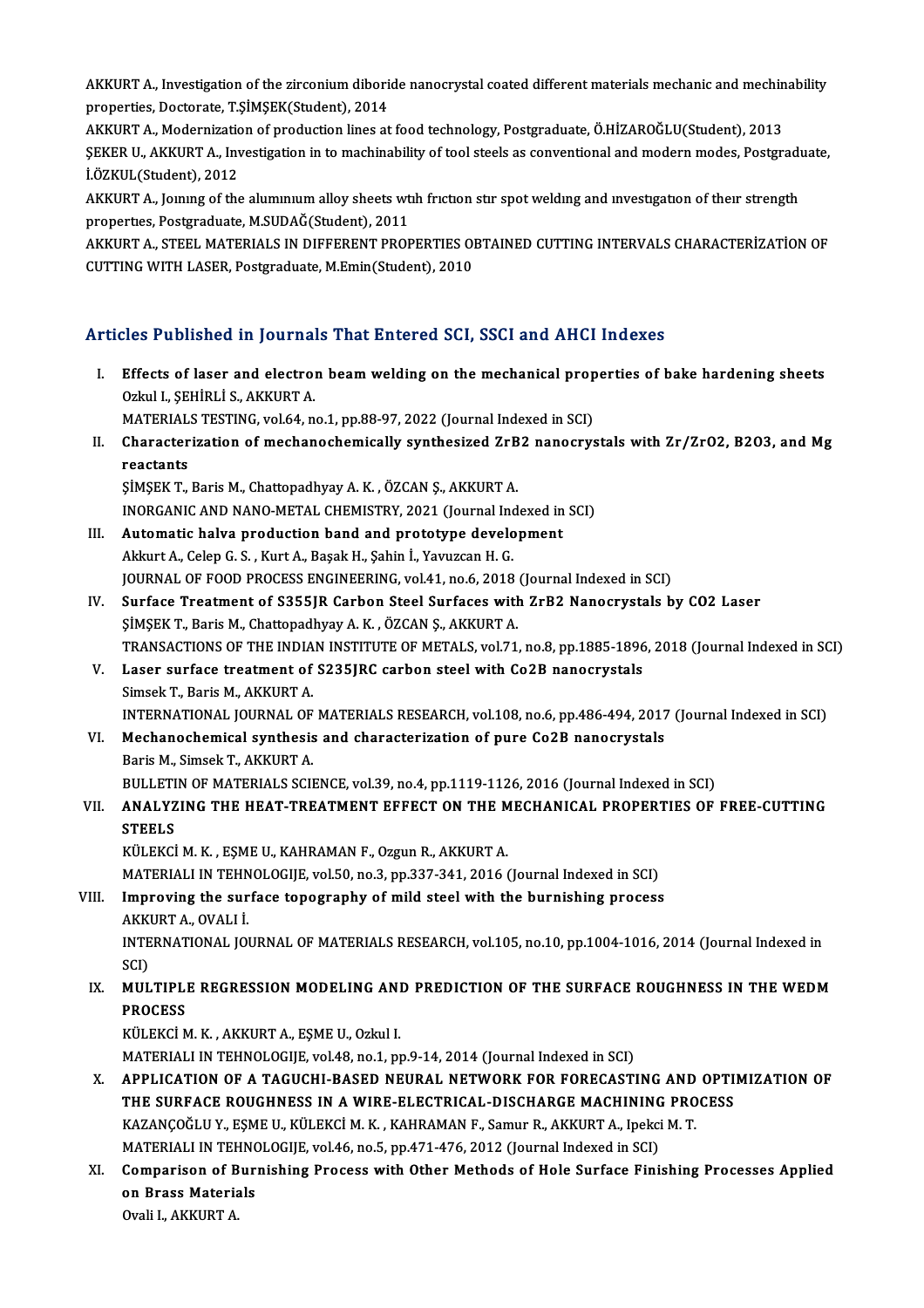## Articles Published in Other Journals

- rticles Published in Other Journals<br>I. Biomimetic based design and analysis of vehicle seat back support<br>Illas E.C. BASAK H. AKKUPT A Biomimetic based design and<br>Ulas E. C., BAŞAK H., AKKURT A.<br>JOUPNAL OF POLYTECHNIC POL Biomimetic based design and analysis of vehicle seat back support<br>Ulas E. C. , BAŞAK H., AKKURT A.<br>JOURNAL OF POLYTECHNIC-POLITEKNIK DERGISI, 2022 (Journal Indexed in ESCI)<br>Larer ile Kanlanan AA7075 Alüminuum Alasum: Malza Ulas E. C. , BAŞAK H., AKKURT A.<br>JOURNAL OF POLYTECHNIC-POLITEKNIK DERGISI, 2022 (Journal Indexed in ESCI)<br>II. Lazer ile Kaplanan AA7075 Alüminyum Alaşımı Malzemelerin Aşınma ve İşlenebilirlik Özelliklerinin<br>Arastırılma JOURNAL OF P<br>Lazer ile Kap<br>Araştırılması<br>simsev t. Avy Lazer ile Kaplanan<br>Araştırılması<br>ŞİMŞEK T., AKKURT A.<br>Cari Üniversitesi Fen E Araştırılması<br>ŞİMŞEK T., AKKURT A.<br>Gazi Üniversitesi Fen Bilimleri Dergisi Part C: Tasarım ve Teknoloji, vol.7, no.2, pp.263-278, 2019 (Other Refereed ŞİMŞEK T., AKKURT<br>Gazi Üniversitesi Fe<br>National Journals)<br>Investisation Of Gazi Üniversitesi Fen Bilimleri Dergisi Part C: Tasarım ve Teknoloji, vol.7, no.2, pp.263-278, 2019 (Other National Journals)<br>III. Investigation Of Machinability Properties Of Laser Treated S355JR Carbon Steel With ZrB2<br>Na National Journal<br>Investigation (<br>Nanoparticles<br>siMSEV T. Porio Investigation Of Machinability Proper<br>Nanoparticles<br>ŞİMŞEK T., Baris M., ÖZCAN Ş., AKKURT A.<br>Turkich Journal of Engineering vol 3-ne 3 Nanoparticles<br>ŞİMŞEK T., Baris M., ÖZCAN Ş., AKKURT A.<br>Turkish Journal of Engineering, vol.3, no.2, pp.51-59, 2019 (Other Refereed National Journals)<br>Investigation of the Machinebility Prenenties of Co2B Nanopartieles Coat SIMSEK T., Baris M., ÖZCAN S., AKKURT A.<br>Turkish Journal of Engineering, vol.3, no.2, pp.51-59, 2019 (Other Refereed National Journals)<br>IV. Investigation of the Machinability Properties of Co2B Nanoparticles Coated S235JRC Turkish Journal of Engineering, vol.3, no.2, pp.<br>Investigation of the Machinability Proper<br>Materials with different cutting methods<br>Parie M. SIMSEK T. AKKUPT A Investigation of the Machina<br>Materials with different cut<br>Baris M., ŞİMŞEK T., AKKURT A.<br>JOUPNAL OF POLYTECHNIC PO Materials with different cutting methods<br>Baris M., ŞİMŞEK T., AKKURT A.<br>JOURNAL OF POLYTECHNIC-POLITEKNIK DERGISI, vol.22, no.1, pp.169-177, 2019 (Journal Indexed in ESCI)<br>Laser Cladding Of Het Work Tool Steel (H13) With T Baris M., ŞİMŞEK T., AKKURT A.<br>JOURNAL OF POLYTECHNIC-POLITEKNIK DERGISI, vol.22, no.1, pp.169-177, 20<br>V. Laser Cladding Of Hot Work Tool Steel (H13) With TIC Nanoparticles<br>SIMSEK T. İZCU ER M. ÖZCAN S. AKKURT A. JOURNAL OF POLYTECHNIC-POLITEKNIK DE<br>Laser Cladding Of Hot Work Tool Steel<br>ŞİMŞEK T., İZCİLER M., ÖZCAN Ş., AKKURT A.<br>Turkich Journal of Engineering vol 3, no.1, n Laser Cladding Of Hot Work Tool Steel (H13) With TIC Nanoparticles<br>ŞİMŞEK T., İZCİLER M., ÖZCAN Ş., AKKURT A.<br>Turkish Journal of Engineering, vol.3, no.1, pp.25-31, 2019 (Other Refereed National Journals)<br>AISL 204 Boslanma ŞİMŞEK T., İZCİLER M., ÖZCAN Ş., AKKURT A.<br>Turkish Journal of Engineering, vol.3, no.1, pp.25-31, 2019 (Other Refereed National Journals)<br>VI. AISI 304 Paslanmaz Çelik Boruların, TIG ve Orbital Kaynak ile Birleştirilmes Turkish Journal of Engineering<br>AISI 304 Paslanmaz Çelik B<br>Özelliklerinin Araştırılması<br>AKKUPT A. SİMSEK T AKKURTA, ŞİMŞEKT. Mesleki Bilimler Dergisi, vol.7, no.2, pp.393-400, 2018 (Other Refereed National Journals) AKKURT A., ŞİMŞEK T.<br>Mesleki Bilimler Dergisi, vol.7, no.2, pp.393-400, 2018 (Other Refereed National Journals)<br>VII. Regression Modeling of the Hole Qualities During Cold Work Tool Steels Drilling, with Different<br>Chara Mesleki Bilimler Dergisi, vol.<br>Regression Modeling of t<br>Characteristics Drill Bits<br>ÖZKUL İ BULDIM B B. AK Regression Modeling of the Hole<br>Characteristics Drill Bits<br>ÖZKUL İ., BULDUM B. B. , AKKURT A.<br>Turkish Journal of Engineering vol 1 Characteristics Drill Bits<br>ÖZKUL İ., BULDUM B. B. , AKKURT A.<br>Turkish Journal of Engineering, vol.1, no.2, pp.9-17, 2017 (Refereed Journals of Other Institutions)<br>Characterisction of W2B Nanoewstale Synthesized by Mechanec ÖZKUL İ., BULDUM B. B. , AKKURT A.<br>Turkish Journal of Engineering, vol.1, no.2, pp.9-17, 2017 (Refereed Journals of Other Instit<br>VIII. Characterization of W2B Nanocrystals Synthesized by Mechanochemical Method<br>SİMSEK T., B Turkish Journal of Engineering, vol.1, no.2, pp<br>Characterization of W2B Nanocrystals S<br>SIMSEK T., Barış M., GÖKMESE H., AKKURT A.<br>JOUPNAL OF POPON vol.1, no.1, nn.45,51,30 Characterization of W2B Nanocrystals Synthesized by Mechanochemical M<br>SIMSEK T., Barış M., GÖKMESE H., AKKURT A.<br>JOURNAL OF BORON, vol.1, no.1, pp.45-51, 2016 (Other Refereed National Journals)<br>The effect of sutting preses SIMSEK T., Barış M., GÖKMESE H., AKKURT A.<br>JOURNAL OF BORON, vol.1, no.1, pp.45-51, 2016 (Other Refereed National Journals)<br>IX. The effect of cutting process on surface microstructure and hardness of pure and Al 6061<br>alumi **JOURNAL OF BORC**<br>The effect of cut<br>aluminium alloy<br>AKKUPT A The effect<br>aluminium<br>AKKURT A.<br>ENCINEERI aluminium alloy<br>AKKURT A.<br>ENGINEERING SCIENCE AND TECHNOLOGY-AN INTERNATIONAL JOURNAL-JESTECH, vol.18, no.3, pp.303-308,<br>2015 (Journal Indoxed in ESC). AKKURT A.<br>ENGINEERING SCIENCE AND TE<br>2015 (Journal Indexed in ESCI)<br>The Effect of Cutting Process ENGINEERING SCIENCE AND TECHNOLOGY-AN INTERNATIONAL JOURNAL-JESTECH, vol.18, no.3, pp.30:<br>2015 (Journal Indexed in ESCI)<br>X. The Effect of Cutting Process on Surface Microstructure and Hardness of Pure and Al 6061 2015 (Journal Inde<br>The Effect of Cut<br>Aluminum Alloy<br>AVVUPT A The Effect<br>Aluminum<br>AKKURT A.<br>ENCINEERI Aluminum Alloy<br>AKKURT A.<br>ENGINEERING SCIENCE AND TECHNOLOGY-AN INTERNATIONAL JOURNAL-JESTECH, vol.18, no.2, pp.303-308, 2015 (Refereed Journals of Other Institutions) ENGINEERING SCIENCE AND TECHNOLOGY-AN INTERNATIONAL JOURNAL-JESTECH, vol.18, no.2, pp.303-308,<br>2015 (Refereed Journals of Other Institutions)<br>XI. THE RESEARCH FOR RELIABILITIES OF PE NATURAL GAS TRANSFERRING LINES JOINING 2015 (Refereed Journals of Other Institutions)<br>THE RESEARCH FOR RELIABILITIES OF PE NATURA<br>FUSION WELDING IN DIFFERENT TEMPERATURES<br>AKKURT A. Sarge E THE RESEARCH F(<br>FUSION WELDING<br>AKKURT A., Sarac E.<br>BAMUYYALE UNIVE FUSION WELDING IN DIFFERENT TEMPERATURES<br>AKKURT A., Sarac E.<br>PAMUKKALE UNIVERSITY JOURNAL OF ENGINEERING SCIENCES-PAMUKKALE UNIVERSITESI MUHENDISLIK<br>PILIMI ERLDERGISL VAL31, Do.1, DD.15-32-2015 (Journal Indoved in ESC). AKKURT A., Sarac E.<br>PAMUKKALE UNIVERSITY JOURNAL OF ENGINEERING SCIENCES-PAMUKK.<br>BILIMLERI DERGISI, vol.21, no.1, pp.15-23, 2015 (Journal Indexed in ESCI)<br>Vatik Ağız Agma ve Kalibne Etme Makinesının Yanısal Analizi ve Ağ BILIMLERI DERGISI, vol.21, no.1, pp.15-23, 2015 (Journal Indexed in ESCI)<br>XII. Yatık Ağız Açma ve Kalibre Etme Makinasının Yapısal Analizi ve Ağırlık Optimizasyonu
-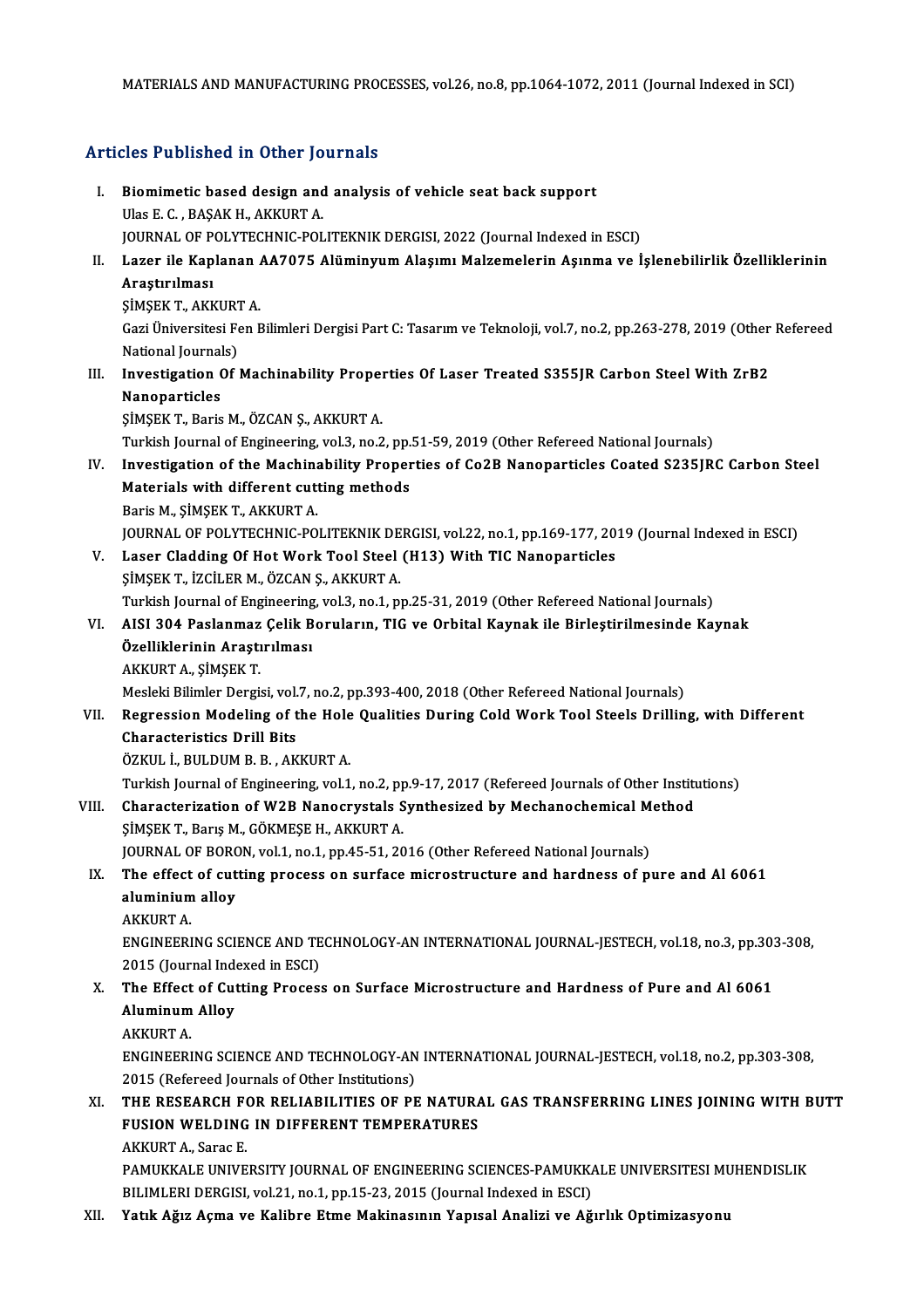Yavuzcan H. G., Önder M., Keçel S., Akkurt A., Korkmaz S.

Gazi Üniversitesi Fen Bilimleri Dergisi, vol.3, no.3, pp.555-564, 2014 (Refereed Journals of Other Institutions)

Yavuzcan H. G. , Önder M., Keçel S., Akkurt A., Korkmaz S.<br>Gazi Üniversitesi Fen Bilimleri Dergisi, vol.3, no.3, pp.555-564, 2014 (Refereed Journals of Other Institutions)<br>XIII. Ezme ve Geleneksel Bitirme İşlemlerinin Al 6 Gazi Üniversitesi Fen Bilimleri De<br>Ezme ve Geleneksel Bitirme İ<br>ve Daireselliği Üzerine Etkisi<br>AKKUPT A Ezme ve G<br>ve Dairese<br>AKKURT A.<br>PAMUKKAI ve Daireselliği Üzerine Etkisi<br>AKKURT A.<br>PAMUKKALE UNIVERSITY JOURNAL OF ENGINEERING SCIENCES-PAMUKKALE UNIVERSITESI MUHENDISLIK<br>PILIMLERLDERCISL vol.15, no.2, nn.371,382, 2014 (Other Befereed National Jaurnale).

AKKURT A.<br>PAMUKKALE UNIVERSITY JOURNAL OF ENGINEERING SCIENCES-PAMUKKALE UNIVER:<br>BILIMLERI DERGISI, vol.15, no.2, pp.371-382, 2014 (Other Refereed National Journals)<br>Comparison of holo surface finishing processes with roll BILIMLERI DERGISI, vol.15, no.2, pp.371-382, 2014 (Other Refereed National Journals)

XIV. Comparison of hole surface finishing processes with roller burnishing method applied in copper materials

AKKURTA.,KURTA.,ÖZDEMİRA.,ŞEKERU.

materials<br>AKKURT A., KURT A., ÖZDEMİR A., ŞEKER U.<br>Gazi University Journal of Science, vol.27, no.1, pp.721-734, 2014 (Refereed Journals of Other Institutions)<br>AN ANALYSIS OF ELECTRO MELTING AND HOT ELEMENT WELDING METHODS

AKKURT A., KURT A., ÖZDEMİR A., ŞEKER U.<br>Gazi University Journal of Science, vol.27, no.1, pp.721-734, 2014 (Refereed Journals of Other Institutions)<br>XV. AN ANALYSIS OF ELECTRO-MELTING AND HOT ELEMENT WELDING METHODS' Gazi University Journal of Science<br>AN ANALYSIS OF ELECTRO-MI<br>JOIN PE NATURAL GAS PIPES AN ANALY<br>JOIN PE N.<br>AKKURT A.<br>Internation JOIN PE NATURAL GAS PIPES<br>AKKURT A.<br>International Journal Of Electronics, vol.3, no.2, pp.492-504, 2013 (Refereed Journals of Other Institutions)<br>Diever Sieck Je Tekim Colisinin Delinmesinde Kesme Peremetrelerinin Kesme Ku

- AKKURT A.<br>International Journal Of Electronics, vol.3, no.2, pp.492-504, 2013 (Refereed Journals of Other Institutions)<br>XVI. Dievar Sicak Is Takim Celiginin Delinmesinde Kesme Parametrelerinin Kesme Kuvvetleri Ve Yuzey International Journal Of Electronics, vol.3, no.2, pp.492-504, 20<br>Dievar Sicak Is Takim Celiginin Delinmesinde Kesme Pa:<br>Kalitesine Etkisinin Regresyon Analiziyle Modellenmesi<br>ÖZKUL İ BULDIM B B - AKKUPT A Dievar Sicak Is Takim Celiginin <mark>E</mark><br>Kalitesine Etkisinin Regresyon A<br>ÖZKUL İ., BULDUM B. B. , AKKURT A.<br>PAMUYYALE UNIVERSITY JOUPMAL Kalitesine Etkisinin Regresyon Analiziyle Modellenmesi<br>ÖZKUL İ., BULDUM B. B. , AKKURT A.<br>PAMUKKALE UNIVERSITY JOURNAL OF ENGINEERING SCIENCES-PAMUKKALE UNIVERSITESI MUHENDISLIK<br>PILIMI ERLDERCISL VAL19, Do.1, PD.1, 9, 2012 ÖZKUL İ., BULDUM B. B. , AKKURT A.<br>PAMUKKALE UNIVERSITY JOURNAL OF ENGINEERING SCIENCES-PAMUKKALE UN<br>BILIMLERI DERGISI, vol.19, no.1, pp.1-9, 2013 (Other Refereed National Journals)<br>Sisak İs Takım Caliklarından Diavar Takı BILIMLERI DERGISI, vol.19, no.1, pp.1-9, 2013 (Other Refereed National Journals)
- XVII. Sıcak İş Takım Çeliklerinden Dıevar Takım Çeliğinin Tel Erozyon İle İşlenebilirliliğinin Araştırılması<br>ÖZKUL İ., ŞEKER U., BULDUM B. B., AKKURT A. Sıcak İş Takım Çeliklerinden Dıevar Takım Çeliğinin Tel Erozyon İle İşlenebilirliliğinin Araştırıl<br>ÖZKUL İ., ŞEKER U., BULDUM B. B. , AKKURT A.<br>Electronic Journal of Machine Technologies, vol.9, no.4, pp.31-44, 2013 (Other
- ÖZKUL İ., ŞEKER U., BULDUM B. B. , AKKURT A.<br>Electronic Journal of Machine Technologies, vol.9, no.4, pp.31-44, 2013 (Other Refereed National Journals)<br>XVIII. The Cutting Front Side Geometry in The Applications of D3 C Electronic Journal of M<br>The Cutting Front S<br>Abrasive Water Jet<br>AFFIDT A The Cuttin<br>Abrasive V<br>AKKURT A.<br>CAZUINIVI Abrasive Water Jet<br>AKKURT A.<br>GAZI UNIVERSITY JOURNAL OF SCIENCE, vol.26, no.2, pp.225-239, 2013 (Other Refereed National Journals)
	-

XIX. Farklı Ortam Sıcaklıklarında Elektro Ergitme Kaynağı ile Birleştirilen PE Doğalgaz Transfer Hatlarının Güvenirliklerinin Araştırılması AKKURT A., Saraç E. AKKURT A., Saraç E.<br>Electronic Journal of Machine Technologies, vol.9, no.2, pp.39-52, 2012 (Other Refereed National Journals)<br>XX. AA2024 alüminyum alaşımlarının lazer kaynağında kaynak parametrelerinin mekanik özellik

Electronic Journal of Machine Technologies, vol.9, no.2, pp.39-52, 2012 (Other Refereed National Journals)

- Electro<br>AA20:<br>etkisi AA2024 alüminyum a<br>etkisi<br>Akkurt A., Şık A., Ovalı İ.<br>PAMIKKALE UNIVERSI
	-

etkisi<br>Akkurt A., Şık A., Ovalı İ.<br>PAMUKKALE UNIVERSITY JOURNAL OF ENGINEERING SCIENCES-PAMUKKALE UNIVERSITESI MUHENDISLIK<br>BU IMLERLDERGISL vol.18. no.1. nn 35.43. 3013 (Other Refereed National Jaurnale) Akkurt A., Şık A., Ovalı İ.<br>PAMUKKALE UNIVERSITY JOURNAL OF ENGINEERING SCIENCES-PAMUKKALE UNIVI<br>BILIMLERI DERGISI, vol.18, no.1, pp.35-43, 2012 (Other Refereed National Journals)<br>Mashinibilty of Slainnar Gold Work Stool W PAMUKKALE UNIVERSITY JOURNAL OF ENGINEERING SCIENCES-PAMUKKALE UNIVERSITE:<br>BILIMLERI DERGISI, vol.18, no.1, pp.35-43, 2012 (Other Refereed National Journals)<br>XXI. Machinibilty of Sleipner Cold Work Steel With Wire Electro

## BILIMLERI DERGISI, vol.18, no.1, pp.35-43, 2012 (Other Refereed National Journals)<br>XXI. Machinibilty of Sleipner Cold Work Steel With Wire Electro Discharge Machining<br>AKKURT A. Machinibilty of Sleipner Cold Work Steel With Wire Electro Discharge Machining<br>AKKURT A.<br>International Journal of Electronics Mechanical and Mechatronic Enginering, vol.2, no.3, pp.252-260, 2012 (Other<br>Refereed National Jo

AKKURT A.<br>International Journal of Elect<br>Refereed National Journals)<br>Sisak Elaman, Alin Kaunak International Journal of Electronics Mechanical and Mechatronic Enginering, vol.2, no.3, pp.252-260, 2012<br>Refereed National Journals)<br>XXII. Sıcak Elaman Alın Kaynak Yöntemi ile Birleştirilen PE Doğalgaz Borularının Güvenir

## Refereed Natio<br>Sıcak Elaman<br>Araştırılması<br>AKKUPTA Ert Sı<mark>cak Elaman Alın</mark><br>Araştırılması<br>AKKURT A., Ertürk İ.<br>PAMUKKALE UNIVEL

Araştırılması<br>AKKURT A., Ertürk İ.<br>PAMUKKALE UNIVERSITY JOURNAL OF ENGINEERING SCIENCES-PAMUKKALE UNIVERSITESI MUHENDISLIK<br>PU IMLERLDERCISL VAL16, De 2, PP 331-333-3010 (Other Refereed National Jaurnale). AKKURT A., Ertürk İ.<br>PAMUKKALE UNIVERSITY JOURNAL OF ENGINEERING SCIENCES-PAMUKKALE UNIVER:<br>BILIMLERI DERGISI, vol.16, no.2, pp.221-233, 2010 (Other Refereed National Journals)<br>Asi ile Kesilen AISI 1930 Celik Malzemeden El PAMUKKALE UNIVERSITY JOURNAL OF ENGINEERING SCIENCES-PAMUKKALE UNIVERSITESI MUHENDISLI<br>BILIMLERI DERGISI, vol.16, no.2, pp.221-233, 2010 (Other Refereed National Journals)<br>XXIII. Asj ile Kesilen AISI 1030 Çelik Malzemeden

## BILIMLERI DERGISI, vol.16, no.2, pp.221-233, 2010 (Other Refereed National Journals)<br>Asj ile Kesilen AISI 1030 Çelik Malzemeden Elde Edilen Kesik Yüzey Özellikleı<br>Yöntemleri ile Karşılaştırılması<br>AKKURT A. Asj ile Kes<br>Yöntemler<br>AKKURT A.<br>PAMUKKAI

Yöntemleri ile Karşılaştırılması<br>AKKURT A.<br>PAMUKKALE UNIVERSITY JOURNAL OF ENGINEERING SCIENCES-PAMUKKALE UNIVERSITESI MUHENDISLIK<br>PILIMLERLDERGISL vol.15, no.2, nn.143,154, 2000 (Other Refereed National Jaurnale). AKKURT A.<br>PAMUKKALE UNIVERSITY JOURNAL OF ENGINEERING SCIENCES-PAMUKKALE UNIVER:<br>BILIMLERI DERGISI, vol.15, no.3, pp.143-154, 2009 (Other Refereed National Journals)<br>AISL 1030 Coližin, Asundungul, Su. Leti ile Kosilmosinde

BILIMLERI DERGISI, vol.15, no.3, pp.143-154, 2009 (Other Refereed National Journals)<br>XXIV. AISI 1030 Çeliğin Aşındırıcılı Su Jeti ile Kesilmesinde Yüzey Pürüzlülüğünün ve Kesme Önü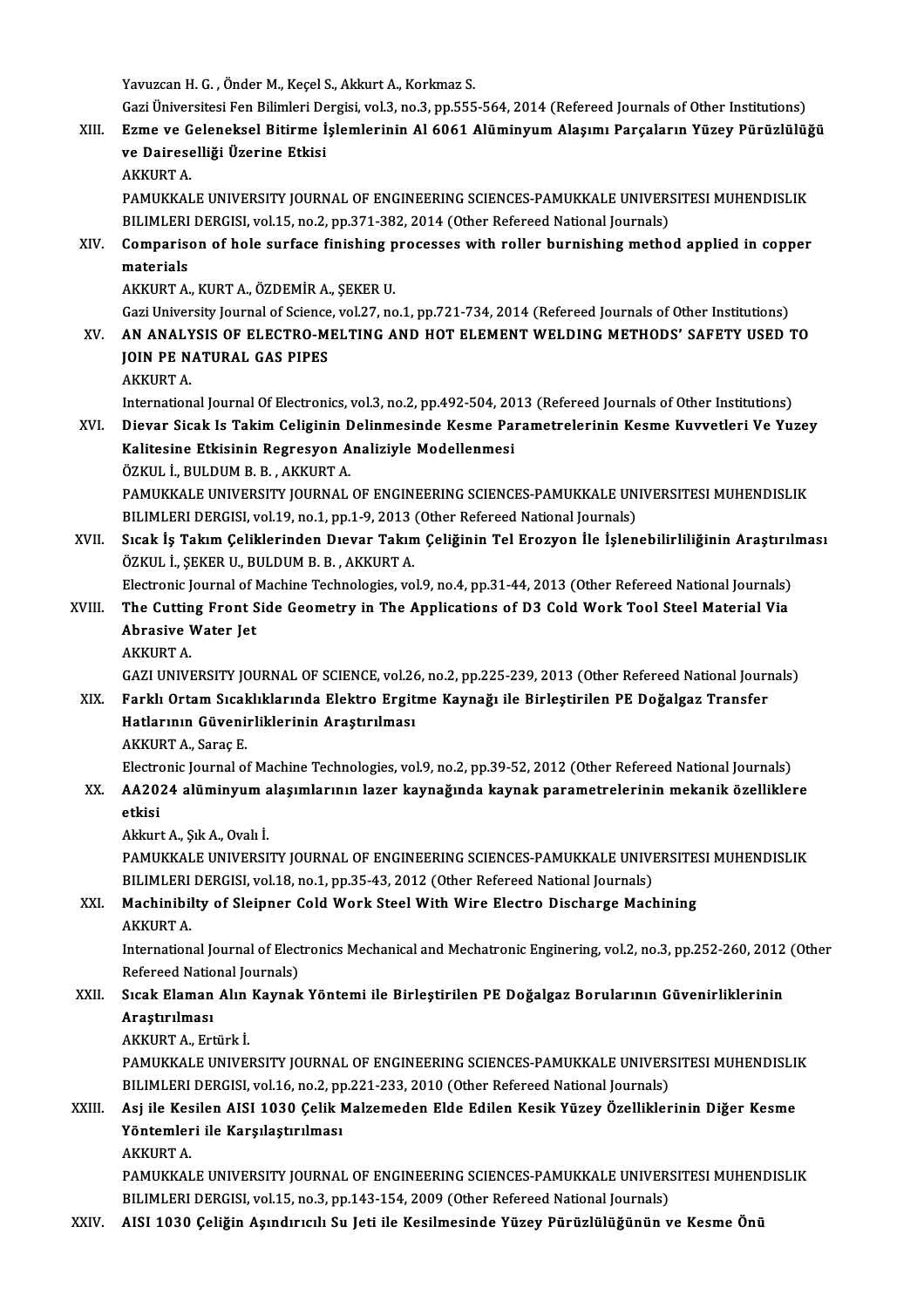Geometrisinin İncelenmesi **Geometris<br>AKKURT A.<br>PAMUKKAI** Geometrisinin İncelenmesi<br>AKKURT A.<br>PAMUKKALE UNIVERSITY JOURNAL OF ENGINEERING SCIENCES-PAMUKKALE UNIVERSITESI MUHENDISLIK<br>PILIMLERLDERGISL VAL15, no.1, nn.1, 11, 2000 (Othar Befareed National Jaurnala) AKKURT A.<br>PAMUKKALE UNIVERSITY JOURNAL OF ENGINEERING SCIENCES-PAMUKKALE UNIV<br>BILIMLERI DERGISI, vol.15, no.1, pp.1-11, 2009 (Other Refereed National Journals)<br>Asındırısılı Su Joti Husulamaları ve Ünetimde Yağıın Kullarıma XXV. Aşındırıcılı Su Jeti Uygulamaları ve Üretimde Yoğun Kullanıma Sahip Malzemelerin Delinmesi<br>AKKURT A. BILIMLERI DERGISI, vol.15, no.1, pp.1-11, 2009 (Other Refereed National Journals) Aşındırıcılı Su Jeti Uygulamaları ve Üretimde Yoğun Kullanıma Sahip Malzemelerin Delinmesi<br>AKKURT A.<br>Trakya Universitesi Fen Bilimleri Enstitüsü Dergisi, vol.7, no.2, pp.161-169, 2006 (Other Refereed National<br>Journals) AKKURT *I*<br>Trakya Un<br>Journals)<br>Ticari Sa Journals)<br>XXVI. Ticari Saf Alüminyum ve Al 6061 Alüminyum Alaşımı Malzemelerin Aşındırıcı Su Jeti İle Kesilmesi Journals)<br>Ticari Saf Alüminyum ve Al 6061 Alüminyum Alaşımı Malzen<br>Uygulamalarında Kesme Hızının Yüzey Pürüzlülüğüne Etkisi<br>AKKURT A Ticari Saf<br>Uygulamal<br>AKKURT A.<br>Politelmik I AKKURT A.<br>Politeknik Dergisi, vol.8, no.1, pp.69-79, 2005 (Other Refereed National Journals) AKKURT A.<br>Politeknik Dergisi, vol.8, no.1, pp.69-79, 2005 (Other Refereed National Journals)<br>XXVII. Su Jeti ile Kesme Sistemleri ve Uygulama Alanlarının Değerlendirilmesi<br>AKKURT A Politeknik I<br><mark>Su Jeti ile</mark><br>AKKURT A.<br>Politeknik I Su Jeti ile Kesme Sistemleri ve Uygulama Alanlarının Değerlendirilmesi<br>AKKURT A.<br>Politeknik Dergisi, vol.7, no.2, pp.129-139, 2004 (Other Refereed National Journals)<br>Asındınısılı Su Jetiyle AWI Kesmede Elde Edilen Vüzey Öz AKKURT A.<br>Politeknik Dergisi, vol.7, no.2, pp.129-139, 2004 (Other Refereed National Journals)<br>XXVIII. Aşındırıcılı Su Jetiyle AWJ Kesmede Elde Edilen Yüzey Özellikleri Yüzey Özellikleri Yapılan<br>Calamaların Değerlendirilme Politeknik Dergisi, vol.7, no.2, pp.12<br>Aşındırıcılı Su Jetiyle AWJ Kesm<br>Çalışmaların Değerlendirilmesi<br>AKKUPT A. SEKER U. SESAR f Aşındırıcılı Su Jetiyle AWJ<br>Çalışmaların Değerlendiril<br>AKKURT A., ŞEKER U., ercan f.<br>Pelitelmik Dergisi .vel 5. ne 4. Çalışmaların Değerlendirilmesi<br>AKKURT A., ŞEKER U., ercan f.<br>Politeknik Dergisi, vol.5, no.4, pp.299-309, 2002 (Other Refereed National Journals) AKKURT A., ŞEKER U., ercan f.<br>Politeknik Dergisi, vol.5, no.4, pp.299-309, 2002 (Other Refereed National Journals)<br>XXIX. Aşındırıcılı Su Jetiyle AWJ ile İşlemede Enerji Kaybı Olayının İncelenmesi Yapılan Çalışmaların<br>D Politeknik Dergisi, vo<br>Aşındırıcılı Su Jeti:<br>Değerlendirilmesi<br>AKKUPT A. SEKEP U Aşındırıcılı Su Jetiyle AWJ<br>Değerlendirilmesi<br>AKKURT A., ŞEKER U., ercan f.<br>Politelmik Dergisi vel 5. no 3. D<mark>eğerlendirilmesi</mark><br>AKKURT A., ŞEKER U., ercan f.<br>Politeknik Dergisi, vol.5, no.2, pp.137-147, 2002 (Other Refereed National Journals)<br>Asındırısılı Su Jeti ile Kesilerek Elde Edilen Yüzeylerin Kelite Vönünden De AKKURT A., ŞEKER U., ercan f.<br>Politeknik Dergisi, vol.5, no.2, pp.137-147, 2002 (Other Refereed National Journals)<br>XXX. Aşındırıcılı Su Jeti ile Kesilerek Elde Edilen Yüzeylerin Kalite Yönünden Değerlendirilmesi<br>Kül Ekçi M Politeknik Dergisi, vol.5, no.<br>Aşındırıcılı Su Jeti ile Ke<br>KÜLEKCİ M. K. , AKKURT A.<br>Mühandialik Bilimlari Dargi Aşındırıcılı Su Jeti ile Kesilerek Elde Edilen Yüzeylerin Kalite Yönünden Değerlend<br>KÜLEKCİ M. K. , AKKURT A.<br>Mühendislik Bilimleri Dergisi, vol.5, no.2, pp.13-24, 2001 (Other Refereed National Journals)

Mühendislik Bilimleri Dergisi, vol.5, no.2, pp.13-24, 2001 (Other Refereed National Journals)<br>Refereed Congress / Symposium Publications in Proceedings

efereed Congress / Symposium Publications in Proceedings<br>I. El ve Bilek Rahatsızlıklarında Kullanıma Uygun Sanal Gerçeklik Destekli Fizik Tedavi Cihazı<br>XII DIBIM B.A. AKKURTA You dong coo y by m<sub>1</sub><br>El ve Bilek Rahatsızlıklaı<br>YILDIRIM P. A., AKKURT A. El ve Bilek Rahatsızlıklarında Kullanıma Uygun Sanal Gerçeklik Destekli Fizik Tedavi Cihazı<br>YILDIRIM P. A. , AKKURT A.<br>6. Uluslararası Fen ,Mühendislik ve Mimarlık Bilimlerinde Akademik Çalışmalar Sempozyumu (ISMS), Ankara **YILDIRIM P. A. , AKKURT A.<br>6. Uluslararası Fen ,Mühen<br>Turkey, 13 - 15 June 2019<br>STBUCTURAL ,OBTIMIZA** 6. Uluslararası Fen ,Mühendislik ve Mimarlık Bilimlerinde Akademik Çalışmalar Sempozyumu (ISMS), Ankara,<br>Turkey, 13 - 15 June 2019<br>II. STRUCTURAL OPTIMIZATION BASED INDUSTRIAL DESIGN OF LONG AND FLEXIBLE COMPOSITE<br>COVERS Turkey, 1<br>STRUCTI<br>COVERS<br>KATMEP STRUCTURAL OPTIMIZA<br>COVERS<br>KATMER M. C. , AKKURT A.<br>INTERNATIONAL ACEAN S COVERS<br>KATMER M. C. , AKKURT A.<br>INTERNATIONAL AGEAN SYMPOSIUM ON INNOVATIVE INTERDISCIPLINARY SCIENTIFIC RESEARCHES, İzmir, KATMER M. C. , AKKURT A.<br>INTERNATIONAL AGEAN SY!<br>Turkey, 26 - 27 March 2019<br>Egme Islaminin Karban C III. Ezme İşleminin Karbon Çeliği Delik Kalitesine Etkilerinin Araştırılması<br>SİMSEK T., AKKURT A. Turkey, 26 - 27 March<br>**Ezme İşleminin Karl**<br>ŞİMŞEK T., AKKURT A.<br>2 Huslarası Marsin Sa Ezme İşleminin Karbon Çeliği Delik Kalitesine Etkilerinin Araştırılması<br>ŞİMŞEK T., AKKURT A.<br>2.Uluslarası Mersin Sempozyumu/ 2. International Mersin Symposium, Mersin, Turkey, 23 - 25 May 2019, vol.3,<br>nn 66 72 SİMSEK T.<br>2.Uluslara<br>pp.66-72<br>Sıcak Ele 2.Uluslarası Mersin Sempozyumu/ 2. International Mersin Symposium, Mersin, Turkey, 23 - 25 May 2019, v<br>pp.66-72<br>IV. Sıcak Eleman Alın Kaynak Yöntemi İle Birleştirilen Pe-Rt Plastik Borular İçin İdeal Birleştirme<br>Sıcakl pp.66-72<br>Sıcak Eleman Alın Kay<br>Sıcaklıklarının Tespiti<br>AKKUPTA SİMSEKT Sıcak Eleman Alın K<br>Sıcaklıklarının Tespi<br>AKKURT A., ŞİMŞEK T.<br>2 Huslananası Aldeniz Sıcaklıklarının Tespiti<br>AKKURT A., ŞİMŞEK T.<br>2.Uluslararası Akdeniz Sempozyumu/2. International Mediterranean Symposium, Mersin, Turkey, 23 - 25 May<br>2019. val.1. pp.228.239 AKKURT A., ŞİMŞEK T.<br>2.Uluslararası Akdeniz Se<br>2019, vol.1, pp.238-239<br>Elektre Ergitme Keyn 2.Uluslararası Akdeniz Sempozyumu/2. International Mediterranean Symposium, Mersin, Turkey, 23 - 25 M;<br>2019, vol.1, pp.238-239<br>V. Elektro Ergitme Kaynak Yöntemi ile Birleştirilmiş PE-RT Plastik Borular için Uygun Birle 2019, vol.1, pp.238-239<br>Elektro Ergitme Kayna<br>Sıcaklıklarının Analizi<br>AKKUPTA SİMSEKT Elektro Ergitme Kay<br>Sıcaklıklarının Anal<br>AKKURT A., ŞİMŞEK T.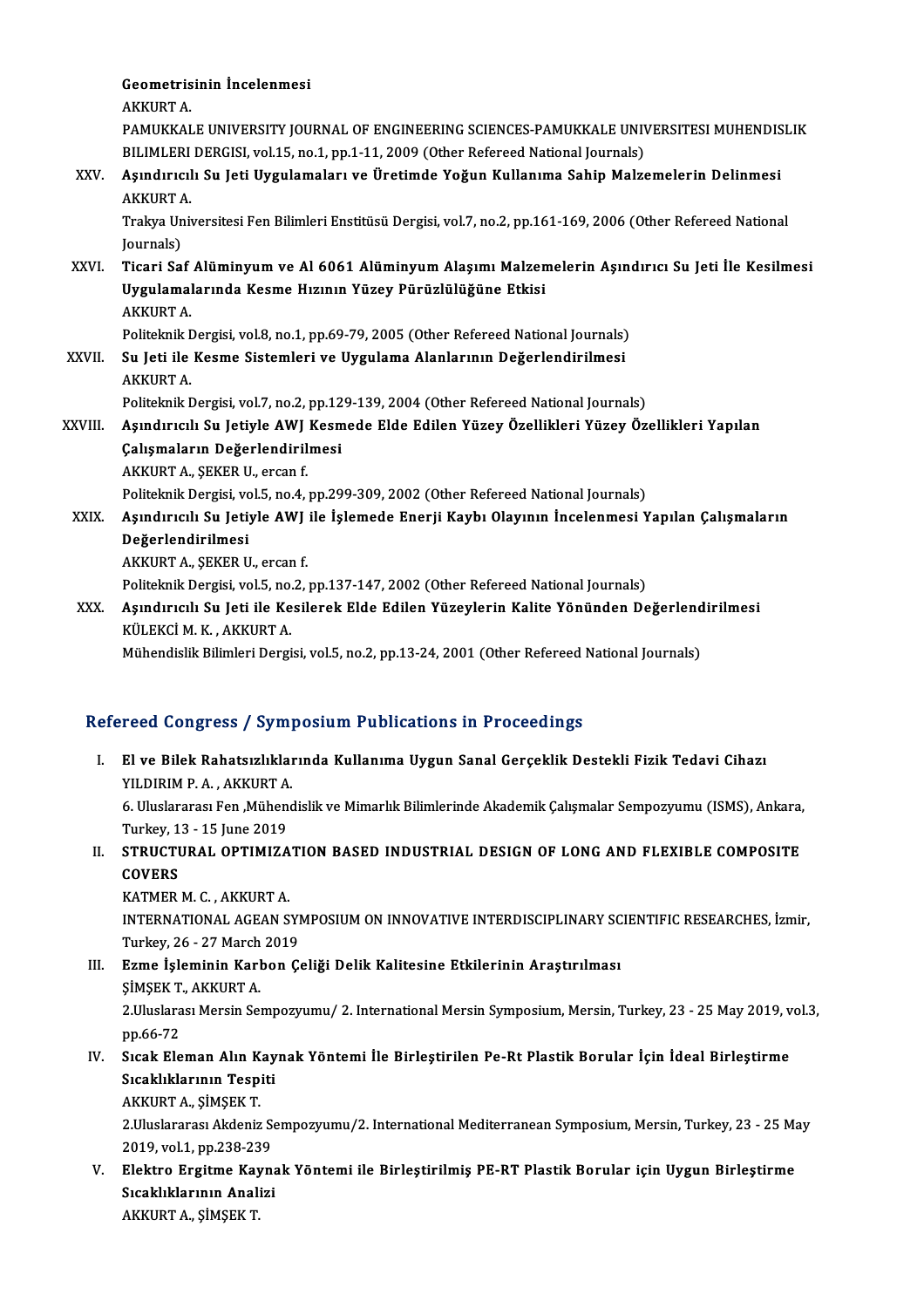2.Uluslarası Akdeniz Sempozyumu/2. International Mediterranean Symposium, Mersin, Turkey, 23 - 25 May 2019,<br>Vel 5. np 346.359 2.Uluslarası Akden<br>vol.5, pp.346-358<br>AL 2024 T2 Alü 2.Uluslarası Akdeniz Sempozyumu/2. International Mediterranean Symposium, Mersin, Turkey, 23 - 25 May 2019,<br>vol.5, pp.346-358<br>VI. AL 2024-T3 Alüminyum Alaşımı Malzemenin Ezme İşlemi Sonrası Mekanik Özelliklerinin Araşt

vol.5, pp.346-358<br>AL 2024-T3 Alüminy<br>AKKURT A., ŞİMŞEK T.<br>2 Huslanansa Marsin ( 2.Uluslararası Mersin Sempozyumu / 2. International Mersin Sonrası Mekanik Özelliklerinin Araştırılması<br>AKKURT A., ŞİMŞEK T.<br>2.Uluslararası Mersin Sempozyumu / 2. International Mersin Symposium /, Mersin, Turkey, 23 - 25 M

AKKURT<br>2.Uluslara<br>pp.73-79<br>NON COA

2.Uluslararası Mersin Sempozyumu/ 2. International Mersin Symposium/, Mersin, Tu<br>pp.73-79<br>VII. NON CONVENTIONAL WELDING PROCESS ON AUTOMOTIVE SHEET METAL<br>ÖZVIII. I. SEHIBLİ S. AKSU CANPAV C. AKKUPT A pp.73-79<br>NON CONVENTIONAL WELDING PROCESS ON<br>ÖZKUL İ., ŞEHİRLİ S., AKSU CANBAY C., AKKURT A.<br>5. Organis Electronic Materials Technologies (OEM NON CONVENTIONAL WELDING PROCESS ON AUTOMOTIVE SHEET M<br>ÖZKUL İ., ŞEHİRLİ S., AKSU CANBAY C., AKKURT A.<br>5. Organic Electronic Materials Technologies (OEMT) 2019, 17 - 19 July 2019<br>MATERIAL SELECTION EOR DESICNING LONG AND E ÖZKUL İ., ŞEHİRLİ S., AKSU CANBAY C., AKKURT A.<br>5. Organic Electronic Materials Technologies (OEMT) 2019, 17 - 19 July 2019<br>VIII. MATERIAL SELECTION FOR DESIGNING LONG AND FLEXIBLE COVERS<br>Katmer M. C. , AKKURT A. 5. Organic Electronic Materials Technologies (OEMT) 2019, 17 - 19 July 2019 MATERIAL SELECTION FOR DESIGNING LONG AND FLEXIBLE COVERS<br>Katmer M. C. , AKKURT A.<br>INTERNATIONAL AGEAN SYMPOSIUM ON INNOVATIVE INTERDISCIPLINARY SCIENTIFIC RESEARCHES, İzmir,<br>Turkay 26, 27 Marek 2019 Katmer M. C. , AKKURT A.<br>INTERNATIONAL AGEAN SY!<br>Turkey, 26 - 27 March 2019<br>Sugam Kabužu Souma ve INTERNATIONAL AGEAN SYMPOSIUM ON INNOVATIVE II<br>Turkey, 26 - 27 March 2019<br>IX. Susam Kabuğu Soyma ve KavurmaSistem Tasarımı<br>AKKUPT A. SİMSEK T Turkey, 26 - 27 March<br>Susam Kabuğu Soyn<br>AKKURT A., ŞİMŞEK T.<br><sup>2'</sup>''''''d International S Susam Kabuğu Soyma ve KavurmaSistem Tasarımı<br>AKKURT A., ŞİMŞEK T.<br>3'xxrd International Symposium on Industrial Design Engineering, Antalya, Turkey, 22 - 24 November 2018<br>AISI 1020 Celiğinin Erme Paramatralarının Sonlu Elem AKKURT A., ŞİMŞEK T.<br>3'xxrd International Symposium on Industrial Design Engineering, Antalya, Turkey, 22 - 24<br>X. AISI 1020 Çeliğinin Ezme Parametrelerinin Sonlu Elemanlar Yöntemi ile Analizi<br>Özcan B., AKKURT A., Aydoğ 3'xxrd International Symposium<br>AISI 1020 Çeliğinin Ezme Par:<br>Özcan B., AKKURT A., Aydoğdu B.<br><sup>2'nund</sup> International Symposium AISI 1020 Çeliğinin Ezme Parametrelerinin Sonlu Elemanlar Yöntemi ile Analizi<br>Özcan B., AKKURT A., Aydoğdu B.<br>3'xxrd International Symposium on Industrial Design Engineering, Antalya, Turkey, 22 - 24 November 2018<br>The Anal Özcan B., AKKURT A., Aydoğdu B.<br>3'xxrd International Symposium on Industrial Design Engineering, Antalya, Turkey, 22 - 24<br>XI. The Analysis of SGI Materials' Cutting Parameterswith Finite Element Method 1 3'xxrd International Symposium on Industrial Design I<br>The Analysis of SGI Materials' Cutting Paramete:<br>Özcan B., YAĞMUR S., KORKUT İ., ŞEKER U., AKKURT A.<br><sup>2'rd</sup> International Symposium on Industrial Design En 3'rd International Symposium on Industrial Parameters with Finite Element Method 1<br>Özcan B., YAĞMUR S., KORKUT İ., ŞEKER U., AKKURT A.<br>3'rd International Symposium on Industrial Design Engineering (ISIDE 2018), 22 - 24 Nov Özcan B., YAĞMUR S., KORKUT İ., ŞEKER U., AKKURT A.<br>3'rd International Symposium on Industrial Design Engineering (ISIDE 2018), 22 - 24 November 2018<br>XII. Kesme Kuvvetinin Gri Dökme Demir Malzemelerin İşlenebilirlik Öz **3'rd International Sympy<br>Kesme Kuvvetinin Gi<br>Olarak Araştırılması**<br>AKKUPT A. Özcan B Kesme Kuvvetinin<br>Olarak Araştırılma<br>AKKURT A., Özcan B.<br><sup>2'vurd International</sup> Olarak Araştırılması<br>AKKURT A., Özcan B.<br>3'xxrd International Symposium on Industrial Design Engineering, 22 - 24 November 2018<br>Küresel Crefitli Dölme Demir Melzemenin Kesme Peremetrelerinin Senlu Flamen AKKURT A., Özcan B.<br>3'xxrd International Symposium on Industrial Design Engineering, 22 - 24 November 2018<br>XIII. Küresel Grafitli Dökme Demir Malzemenin Kesme Parametrelerinin Sonlu Elamanlar Yöntemi ile<br>Analizi 3'xxrd I<br><mark>Kürese</mark><br>Analizi<br>Özcen B Özcan B., KORKUT İ., YAĞMUR S., ŞEKER U., AKKURT A. Analizi<br>Özcan B., KORKUT İ., YAĞMUR S., ŞEKER U., AKKURT A.<br>3'xxrd International Symposium on Industrial Design Engineering, Antalya, Turkey, 22 - 24 November 2018<br>The Analysia of SCI Matarials' Cutting Paramatarswith Eini Özcan B., KORKUT İ., YAĞMUR S., ŞEKER U., AKKURT A.<br>3'xxrd International Symposium on Industrial Design Engineering, Antalya, Turkey, 22 - 2<br>XIV. The Analysis of SGI Materials' Cutting Parameterswith Finite Element Met 3'xxrd International Symposium on Industrial Design El The Analysis of SGI Materials' Cutting Parameter:<br>ÖZCAN B., YAĞMUR S., KORKUT İ., ŞEKER U., AKKURT A.<br>2'yund International Symposium on Industrial Design Ex The Analysis of SGI Materials' Cutting Parameterswith Finite Element Method<br>ÖZCAN B., YAĞMUR S., KORKUT İ., ŞEKER U., AKKURT A.<br>3'xxrd International Symposium on Industrial Design Engineering (ISIDE2018), Antalya, Turkey, ÖZCAN B., YAĞMUI<br>3'xxrd Internation:<br>2018, pp.363-370<br>Nane Tif Barsas 3'xxrd International Symposium on Industrial Design Engineering (ISIDE2018), Antalya, Turkey, 22 - 24 November<br>2018, pp.363-370<br>XV. Nano TiC Parçacıkları ile Lazerle Kaplanmış Paslanmaz Çelik ve Takım Çeliklerinin Kara 2018, pp.363-370<br>Nano TiC Parçacıkları ile Lazeı<br>ŞİMŞEK T., İZCİLER M., AKKURT A.<br>WSS2019 Uluslaranası Maslaki bili Nano TiC Parçacıkları ile Lazerle Kaplanmış Paslanmaz Çelik ve Takım Çeliklerinin Karakt<br>ŞİMŞEK T., İZCİLER M., AKKURT A.<br>IVSS2018 Uluslararası Mesleki bilimler Sempozyumu, Antalya, Turkey, 26 - 29 April 2018, vol.1, pp.3<br> ŞİMŞEK T., İZCİLER M., AKKURT A.<br>IVSS2018 Uluslararası Mesleki bilimler Sempozyumu, Antalya, Turkey, 26 - 29 April 2018, vol.1, pp.3<br>XVI. AISI 304 Paslanmaz Çelik Boruların, TİG Ve Orbital Kaynak ile Birleştirilmesinde IVSS2018 Uluslararası Mesleki<br>AISI 304 Paslanmaz Çelik B<br>Özelliklerinin Araştırılması<br>AKKUPT A. SİMSEK T AISI 304 Paslanmaz<br>Özelliklerinin Araştı<br>AKKURT A., ŞİMŞEK T.<br>WSS2019 Uluslanarası Özelliklerinin Araştırılması<br>AKKURT A., ŞİMŞEK T.<br>IVSS2018 Uluslararası Mesleki bilimler Sempozyumu, Antalya, Turkey, 26 - 29 April 2018, vol.1, pp.2<br>EXPERIMENTAL INVESTICATION OF MACHINARILITY OF CC 30 CAST IRON AKKURT A., ŞİMŞEK T.<br>IVSS2018 Uluslararası Mesleki bilimler Sempozyumu, Antalya, Turkey, 26 - 29 April 2<br>XVII. EXPERIMENTAL INVESTIGATION OF MACHINABILITY OF GG 30 CAST IRON IVSS2018 Uluslararası Mesleki bilimler Sempozyu<br>**EXPERIMENTAL INVESTIGATION OF MACHI**<br>Özcan B., Akkurt A., Yağmur S., Şeker U., Korkut İ.<br>1st International Turkish World Engineering and EXPERIMENTAL INVESTIGATION OF MACHINABILITY OF GG 30 CAST IRON<br>Özcan B., Akkurt A., Yağmur S., Şeker U., Korkut İ.<br>1st International Turkish World Engineering and Science, Antalya, Turkey, 7 - 10 December 2017<br>CCCEO Dökme Özcan B., Akkurt A., Yağmur S., Şeker U., Korkut İ.<br>1st International Turkish World Engineering and Science, Antalya, Turkey, 7 - 10<br>XVIII. GGG50 Dökme Demirin İşlenebilirliğinin Deneysel Olarak Araştırılması<br>AKKURT A. 1st International Turkish World Engineering and Scienc<br>GGG50 Dökme Demirin İşlenebilirliğinin Deneyse<br>AKKURT A., ÖZCAN B., YAĞMUR S., ŞEKER U., KORKUT İ.<br>1st International Turkish World Engineering and Scienc GGG50 Dökme Demirin İşlenebilirliğinin Deneysel Olarak Araştırılması<br>AKKURT A., ÖZCAN B., YAĞMUR S., ŞEKER U., KORKUT İ.<br>1st International Turkish World Engineering and Science Congress in Antalya, Antalya, Turkey, 7 - 10 AKKU<br>1st Int<br>2017<br>EVPEI 1st International Turkish World Engineering and Science Congress in Antalya, Antalya,<br>2017<br>XIX. EXPERIMENTAL INVESTIGATION OF MACHINABILITY OF GGG 50 CAST IRON 2017<br>**EXPERIMENTAL INVESTIGATION OF MACHINABILITY OF GGG 50 CAST IRON**<br>Akkurt A., Özcan B., Yağmur S., Şeker U., Korkut İ. 1st International Turkish World Engineering and Science Congress, Antalya, Turkey, 7 - 10 December 2017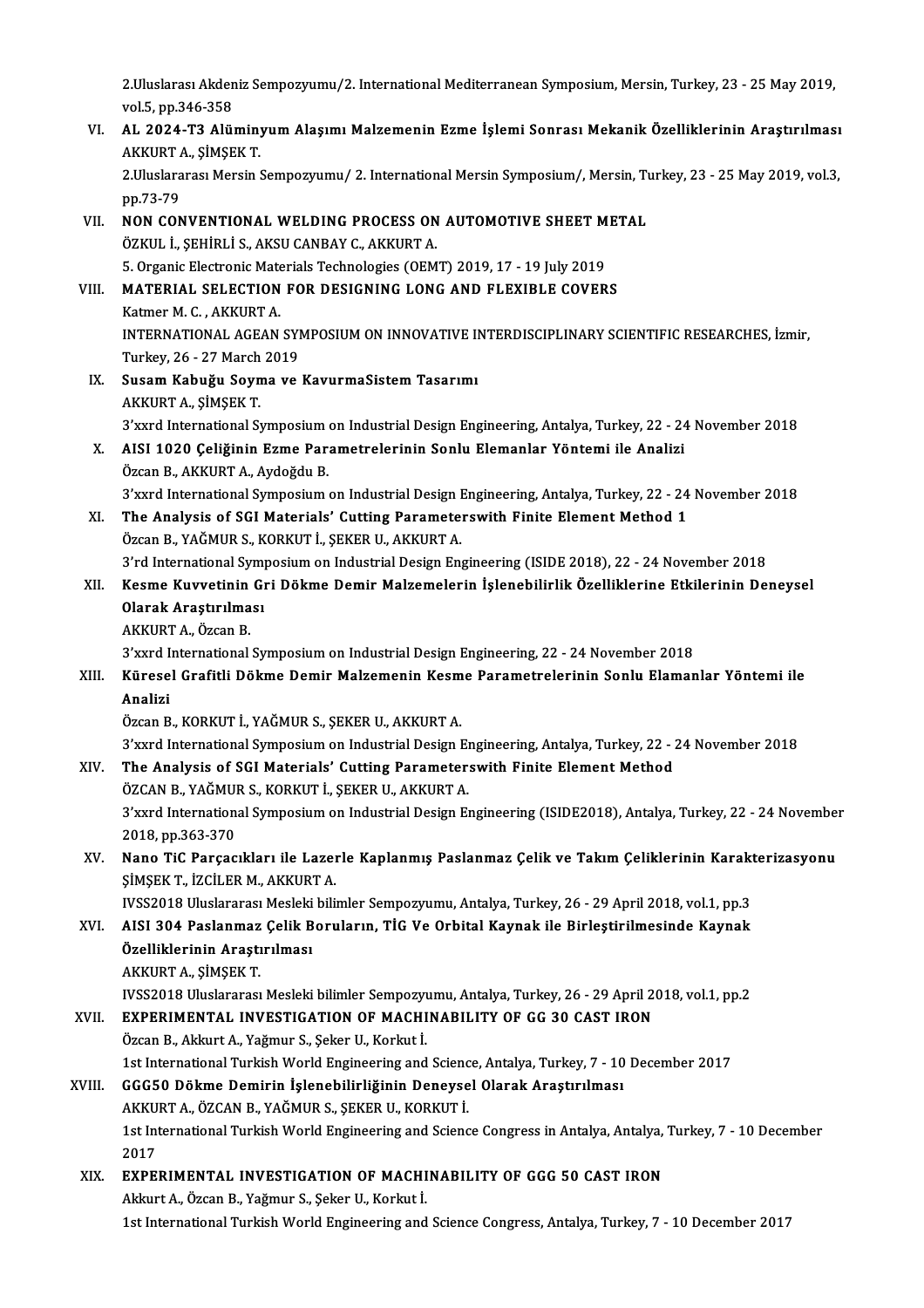| XX.     | GG30 Dökme Demirin İşlenebilirliğinin Deneysel Olarak Araştırılması                                                                                                                                   |
|---------|-------------------------------------------------------------------------------------------------------------------------------------------------------------------------------------------------------|
|         | ÖZCAN B., AKKURT A., YAĞMUR S., ŞEKER U., KORKUT İ.                                                                                                                                                   |
|         | 1st International Turkish World Engineering and Science Congress in Antalya, Antalya, Turkey, 7 - 10 December                                                                                         |
|         | 2017                                                                                                                                                                                                  |
| XXI.    | Effect of Bobbin Tool Friction Stir Welding Speed on Mechanical Properties of Aluminium 6061 T651                                                                                                     |
|         | SUDAĞ M., AKKURT A.                                                                                                                                                                                   |
|         | 2 nd International Congress on The World of Technology and Advanced Materials, Kirşehir, Turkey, 28 September                                                                                         |
|         | 2016                                                                                                                                                                                                  |
| XXII.   | Friction Stir Spot Aluminium 6061 T6                                                                                                                                                                  |
|         | SUDAĞ M., AKKURT A.                                                                                                                                                                                   |
|         | 2 nd International Congress on The World of Technology and Advanced Materials, Kirşehir, Turkey, 28 September                                                                                         |
|         | - 28 May 2016                                                                                                                                                                                         |
| XXIII.  | Tensile Strenght Prediction of Friction Stir Spot Welded AA 6061                                                                                                                                      |
|         | SUDAĞ M., AKKURT A.                                                                                                                                                                                   |
|         | 4. International Conference on Welding Technologies and Exhbition, Gaziantep, Turkey, 13 May 2016                                                                                                     |
| XXIV.   | Aa 6061 T6 Levhaların Sürtünme Karıştırma Nokta Kaynağı İle Birleştirilmesinde Farklı Takım                                                                                                           |
|         | Geometrilerinin Mekanik Özellikler Üzerindeki Et kisinin İncelenmesi                                                                                                                                  |
|         | <b>AKKURT A</b><br>2 nd International Conference on Welding Technologies and Exhibiton, 23 - 25 May 2012                                                                                              |
| XXV.    | The Effect of Different Zirconium Reactants on Mechanochemical Synthesis of ZrB 2 formation                                                                                                           |
|         | behaviour of hybrid ZrB 2 and ZrC particles in Al Zr B 4 C system during self propagation high                                                                                                        |
|         | temperature synthesis                                                                                                                                                                                 |
|         | ŞİMŞEK T., ÖZCAN Ş., AKKURT A.                                                                                                                                                                        |
|         | The 18th International Symposium on Boron, Borides and Related Materials, Hawaii, United States Of America, 31                                                                                        |
|         | August - 05 September 2014                                                                                                                                                                            |
| XXVI.   | Mechanochemical Synthesis of Pure Fe 2 B Nanoparticles                                                                                                                                                |
|         | ŞİMŞEK T., AKKURT A.                                                                                                                                                                                  |
|         | The 18th International Symposium on Boron, Borides and Related Materials, Hawaii, United States Of America, 31                                                                                        |
|         | August - 05 September 2014                                                                                                                                                                            |
| XXVII.  | Mechanochemical Synthesis of Co2B Nanoparticles                                                                                                                                                       |
|         | ŞİMŞEK T., AKKURT A.                                                                                                                                                                                  |
|         | The 18th International Symposium on Boron, Borides and Related Materials, Hawaii, United States Of America, 31<br>August - 05 September 2014                                                          |
| XXVIII. | Mekanokimyasal Yöntemle WB 2 Nanoparçacıklarının Sentezlenmesi                                                                                                                                        |
|         | ŞİMŞEK T., AKKURT A.                                                                                                                                                                                  |
|         | 7 th International Powder Metallurgy Conference and Exhibition, Ankara, Turkey, 24 - 28 June 2014                                                                                                     |
| XXIX.   | Laser Cladding of CO2B Nano Particles on Low Carbon Steel St37 Using CO2 Laser                                                                                                                        |
|         | ŞİMŞEK T., AKKURT A.                                                                                                                                                                                  |
|         | 3. Uluslararası Kaynak Teknolojileri Konferansı ve Sergisi, Manisa, Turkey, 21 - 23 May 2014                                                                                                          |
| XXX.    | CO2 LAZERİ ILEST37 ÇELİKYÜZEYİNE NANO CO2B KAPLANMASI                                                                                                                                                 |
|         | ŞİMŞEK T., AKKURT A.                                                                                                                                                                                  |
|         | 3. Uluslararası Kaynak teknolojileri Konferansı ve Sergisi, 21 - 23 May 2014                                                                                                                          |
| XXXI.   | THE COATING OF AA7075 ALUMINUM ALLOY SURFACE WITH ZrB2 NANOPARTICLES VIA CO2 LASER                                                                                                                    |
|         | ŞİMŞEK T., AKKURT A.                                                                                                                                                                                  |
|         | 3. Uluslararası Kaynak Teknolojileri Konferansı ve Sergisi, Manisa, Turkey, 21 - 23 May 2014                                                                                                          |
| XXXII.  | Estimation of Friction Stir Spot Welded Aluminium Alloy s Tensile Strength With The Method of                                                                                                         |
|         | <b>Multiple Regression Analysis</b>                                                                                                                                                                   |
|         | SUDAĞ M., AKKURT A.                                                                                                                                                                                   |
| XXXIII. | 3. Uluslararası Kaynak Teknolojileri Konferansı ve Sergisi, Manisa, Turkey, 21 - 23 May 2014<br>Investigation of effect of tool geometry on microstructure and mechanical properties of friction stir |
|         | spot welded AA 6061 T6 Sheets                                                                                                                                                                         |
|         |                                                                                                                                                                                                       |